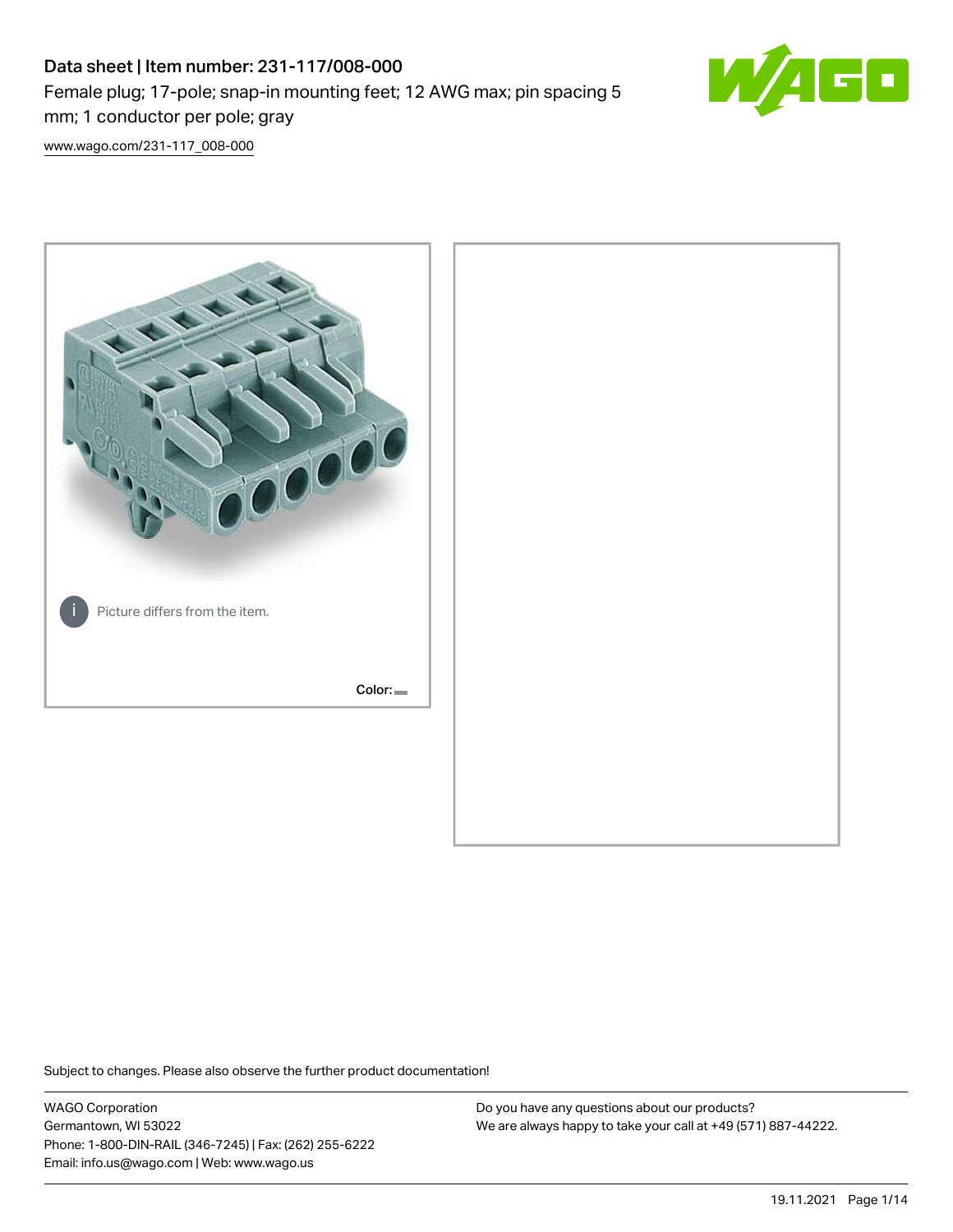

Dimensions in mm

 $L =$  (pole no. x pin spacing) + 1.5 mm

2- to 3-pole female connectors – one latch only

#### Item description

- **Universal connection for all conductor types**
- Easy cable pre-assembly and on-unit wiring via vertical and horizontal CAGE CLAMP<sup>®</sup> actuation  $\blacksquare$
- $\blacksquare$ Integrated test ports
- $\blacksquare$ With coding fingers

Subject to changes. Please also observe the further product documentation! Data

WAGO Corporation Germantown, WI 53022 Phone: 1-800-DIN-RAIL (346-7245) | Fax: (262) 255-6222 Email: info.us@wago.com | Web: www.wago.us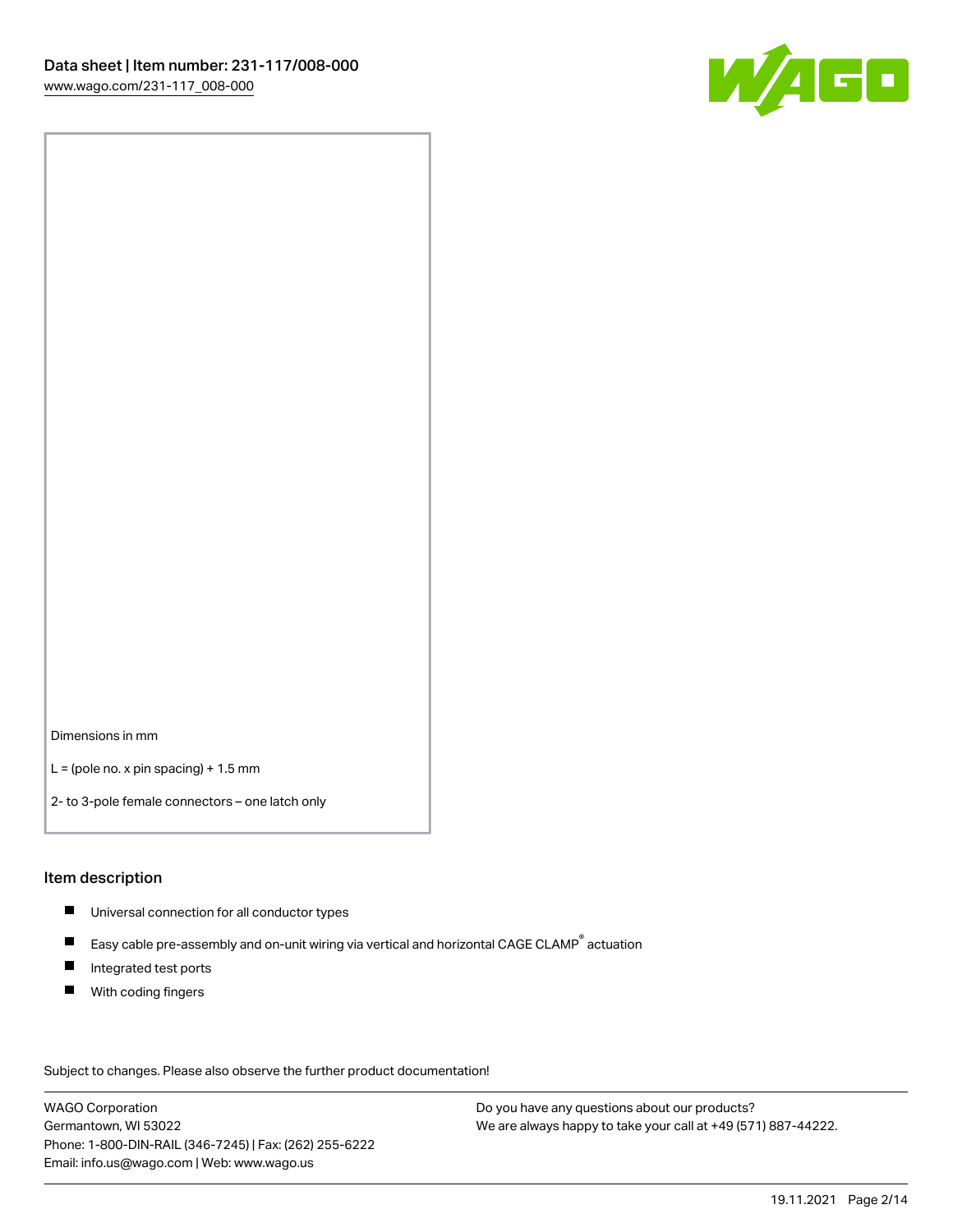

## Data Notes

| Safety information 1 | The MCS-MULTI CONNECTION SYSTEM includes connectors<br>without breaking capacity in accordance with DIN EN 61984. When<br>used as intended, these connectors must not be connected<br>/disconnected when live or under load. The circuit design should<br>ensure header pins, which can be touched, are not live when<br>unmated. |
|----------------------|-----------------------------------------------------------------------------------------------------------------------------------------------------------------------------------------------------------------------------------------------------------------------------------------------------------------------------------|
| Variants:            | Gold-plated or partially gold-plated contact surfaces<br>Other versions (or variants) can be requested from WAGO Sales or<br>configured at https://configurator.wago.com/                                                                                                                                                         |

## Electrical data

## IEC Approvals

| Ratings per                 | IEC/EN 60664-1                                                        |
|-----------------------------|-----------------------------------------------------------------------|
| Rated voltage (III / 3)     | 320 V                                                                 |
| Rated surge voltage (III/3) | 4 <sub>k</sub> V                                                      |
| Rated voltage (III/2)       | 320 V                                                                 |
| Rated surge voltage (III/2) | 4 <sub>k</sub> V                                                      |
| Nominal voltage (II/2)      | 630 V                                                                 |
| Rated surge voltage (II/2)  | 4 <sub>k</sub> V                                                      |
| Rated current               | 16A                                                                   |
| Legend (ratings)            | $(III / 2)$ $\triangle$ Overvoltage category III / Pollution degree 2 |

## UL Approvals

| Approvals per                  | UL 1059 |
|--------------------------------|---------|
| Rated voltage UL (Use Group B) | 300 V   |
| Rated current UL (Use Group B) | 15 A    |
| Rated voltage UL (Use Group D) | 300 V   |
| Rated current UL (Use Group D) | 10 A    |

## Ratings per UL

| Rated voltage UL 1977 | 600 V         |
|-----------------------|---------------|
| Rated current UL 1977 | $\sim$ $\sim$ |

## CSA Approvals

Approvals per CSA

Subject to changes. Please also observe the further product documentation!

| <b>WAGO Corporation</b>                                | Do you have any questions about our products?                 |
|--------------------------------------------------------|---------------------------------------------------------------|
| Germantown, WI 53022                                   | We are always happy to take your call at +49 (571) 887-44222. |
| Phone: 1-800-DIN-RAIL (346-7245)   Fax: (262) 255-6222 |                                                               |
| Email: info.us@wago.com   Web: www.wago.us             |                                                               |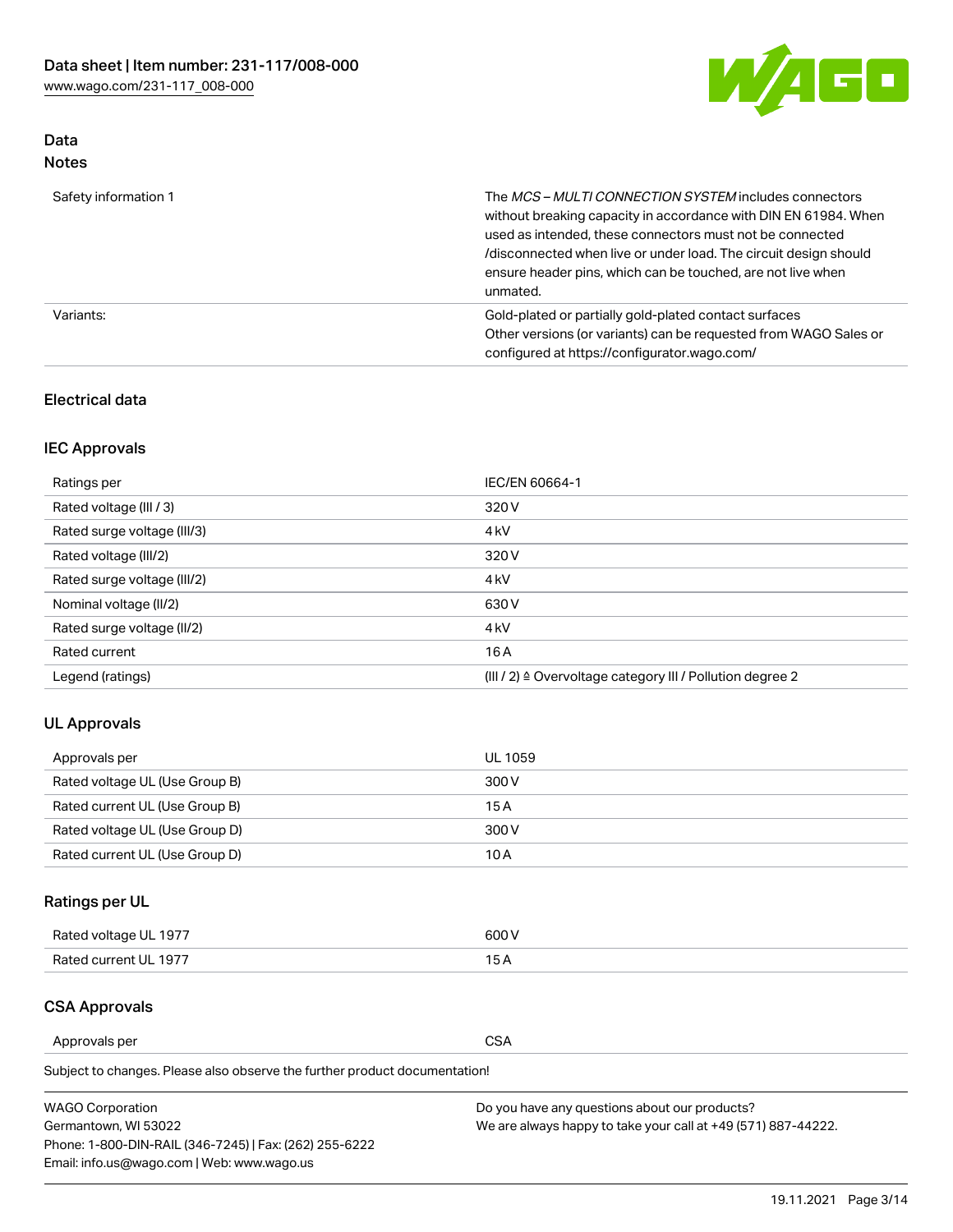

| Rated voltage CSA (Use Group B) | 300 V |
|---------------------------------|-------|
| Rated current CSA (Use Group B) | 15 A  |
| Rated voltage CSA (Use Group D) | 300 V |
| Rated current CSA (Use Group D) | 10 A  |

### Connection data

| Total number of connection points |  |
|-----------------------------------|--|
| Total number of potentials        |  |
| Number of connection types        |  |
| Number of levels                  |  |

#### Connection 1

| Operating tool<br>Actuation type<br>$0.082.5$ mm <sup>2</sup> / 28  12 AWG<br>Solid conductor<br>$0.082.5$ mm <sup>2</sup> / 28  12 AWG<br>Fine-stranded conductor<br>$0.251.5$ mm <sup>2</sup><br>Fine-stranded conductor; with insulated ferrule<br>$0.252.5$ mm <sup>2</sup><br>Fine-stranded conductor; with uninsulated ferrule<br>Strip length<br>89 mm / 0.31  0.35 inch<br>Number of poles<br>17<br>0°<br>Conductor entry direction to mating direction | Connection technology | CAGE CLAMP <sup>®</sup> |
|-----------------------------------------------------------------------------------------------------------------------------------------------------------------------------------------------------------------------------------------------------------------------------------------------------------------------------------------------------------------------------------------------------------------------------------------------------------------|-----------------------|-------------------------|
|                                                                                                                                                                                                                                                                                                                                                                                                                                                                 |                       |                         |
|                                                                                                                                                                                                                                                                                                                                                                                                                                                                 |                       |                         |
|                                                                                                                                                                                                                                                                                                                                                                                                                                                                 |                       |                         |
|                                                                                                                                                                                                                                                                                                                                                                                                                                                                 |                       |                         |
|                                                                                                                                                                                                                                                                                                                                                                                                                                                                 |                       |                         |
|                                                                                                                                                                                                                                                                                                                                                                                                                                                                 |                       |                         |
|                                                                                                                                                                                                                                                                                                                                                                                                                                                                 |                       |                         |
|                                                                                                                                                                                                                                                                                                                                                                                                                                                                 |                       |                         |

## Physical data

| Pin spacing             | 5 mm / 0.197 inch    |
|-------------------------|----------------------|
| Width                   | 86.5 mm / 3.406 inch |
| Height                  | 18.8 mm / 0.74 inch  |
| Height from the surface | 14.3 mm / 0.563 inch |
| Depth                   | 26.5 mm / 1.043 inch |

#### Mechanical data

| Housing sheet thickness | $0.6$ 1.2 mm / 0.024 $\dots$ 0.047 inch |
|-------------------------|-----------------------------------------|
| Mounting type           | Snap-in foot                            |
| Mounting type           | Panel mounting                          |

#### Plug-in connection

Contact type (pluggable connector) example and the Female connector/socket

Subject to changes. Please also observe the further product documentation!

WAGO Corporation Germantown, WI 53022 Phone: 1-800-DIN-RAIL (346-7245) | Fax: (262) 255-6222 Email: info.us@wago.com | Web: www.wago.us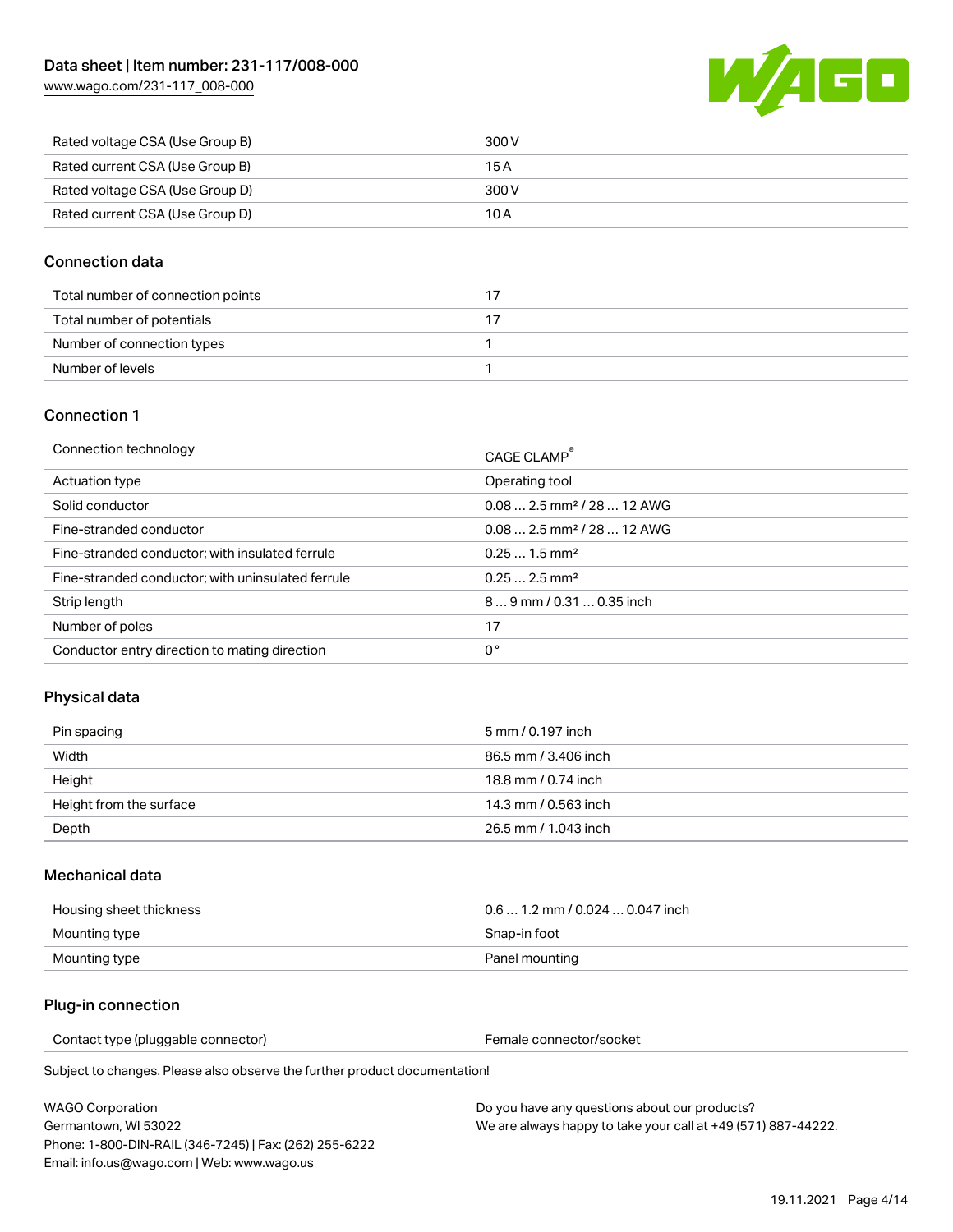[www.wago.com/231-117\\_008-000](http://www.wago.com/231-117_008-000)



| Connector (connection type)   | for conductor |
|-------------------------------|---------------|
| Mismating protection          | No            |
| Locking of plug-in connection | Without       |

### Material data

| Color                       | gray                              |
|-----------------------------|-----------------------------------|
| Material group              |                                   |
| Insulation material         | Polyamide (PA66)                  |
| Flammability class per UL94 | V <sub>0</sub>                    |
| Clamping spring material    | Chrome nickel spring steel (CrNi) |
| Contact material            | Copper alloy                      |
| Contact plating             | tin-plated                        |
| Fire load                   | 0.432 MJ                          |
| Weight                      | 30.6g                             |
|                             |                                   |

### Environmental requirements

| Limit temperature range | . +85 ° <sup>∩</sup><br>- 60  . |
|-------------------------|---------------------------------|
|-------------------------|---------------------------------|

## Commercial data

| Product Group         | 3 (Multi Conn. System) |
|-----------------------|------------------------|
| PU (SPU)              | 25 Stück               |
| Packaging type        | box                    |
| Country of origin     | DE                     |
| <b>GTIN</b>           | 4044918342377          |
| Customs tariff number | 8536694040             |

#### Approvals / Certificates

#### Country specific Approvals

| Logo | Approval                               | <b>Additional Approval Text</b> | Certificate<br>name |
|------|----------------------------------------|---------------------------------|---------------------|
|      | CВ<br>DEKRA Certification B.V.         | IEC 61984                       | NL-39756            |
| Ŧ    | <b>CSA</b><br>DEKRA Certification B.V. | C <sub>22.2</sub>               | 1466354             |

#### Ship Approvals

Subject to changes. Please also observe the further product documentation!

| <b>WAGO Corporation</b>                                | Do you have any questions about our products?                 |
|--------------------------------------------------------|---------------------------------------------------------------|
| Germantown, WI 53022                                   | We are always happy to take your call at +49 (571) 887-44222. |
| Phone: 1-800-DIN-RAIL (346-7245)   Fax: (262) 255-6222 |                                                               |
| Email: info.us@wago.com   Web: www.wago.us             |                                                               |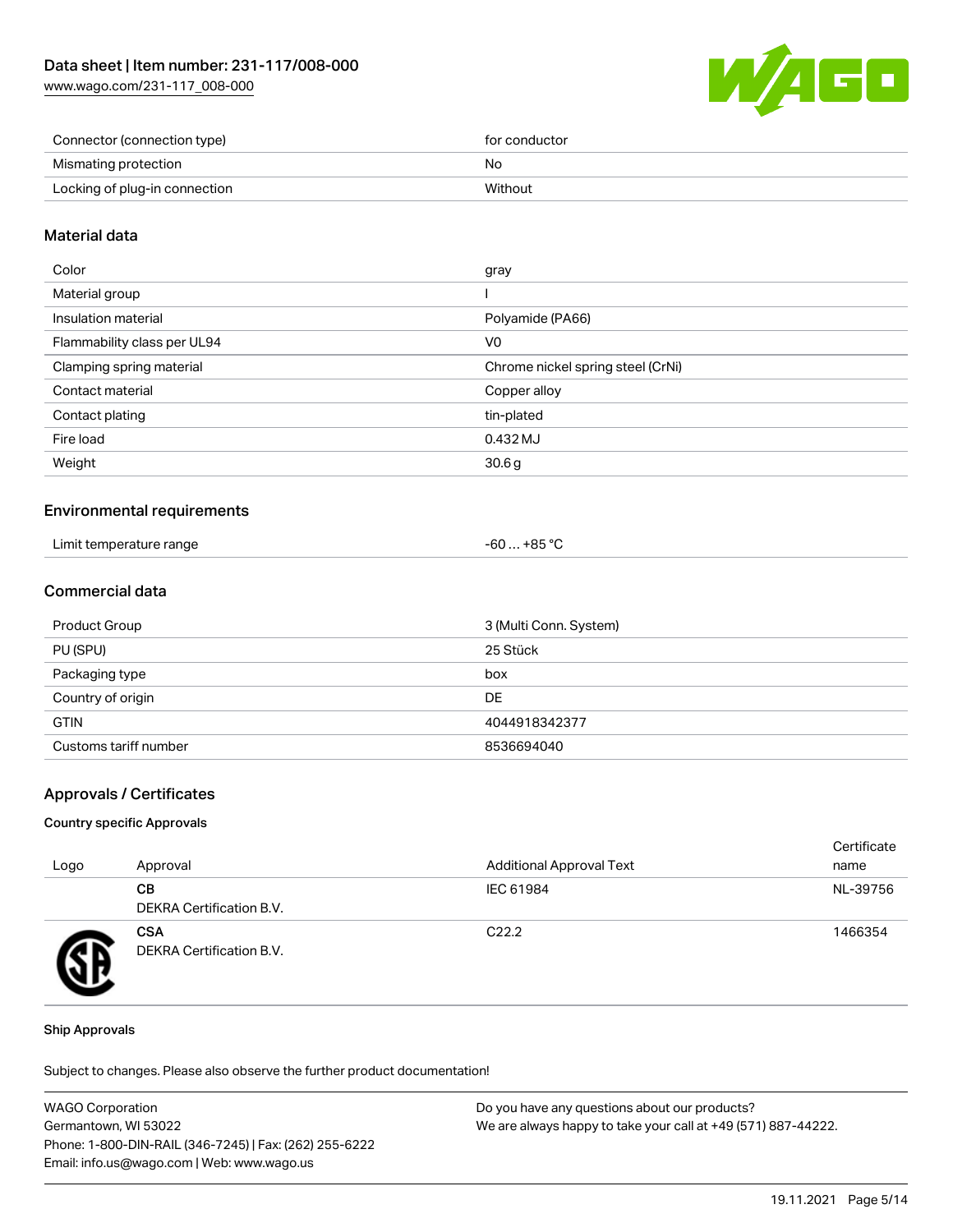[www.wago.com/231-117\\_008-000](http://www.wago.com/231-117_008-000)



| Logo                                                            | Approval                                                           | <b>Additional Approval Text</b> | Certificate<br>name                |
|-----------------------------------------------------------------|--------------------------------------------------------------------|---------------------------------|------------------------------------|
| ABS                                                             | <b>ABS</b><br>American Bureau of Shipping                          | $\overline{\phantom{a}}$        | $19 -$<br>HG1869876-<br><b>PDA</b> |
|                                                                 | BV<br>Bureau Veritas S.A.                                          | IEC 60998                       | 11915/D0<br><b>BV</b>              |
|                                                                 | <b>DNV GL</b><br>Det Norske Veritas, Germanischer Lloyd            | ÷,                              | TAE000016Z                         |
| <b>UL-Approvals</b>                                             |                                                                    |                                 |                                    |
| Logo                                                            | Approval                                                           | <b>Additional Approval Text</b> | Certificate<br>name                |
|                                                                 | UL<br>Underwriters Laboratories Inc.                               | <b>UL 1059</b>                  | E45172                             |
|                                                                 | <b>UR</b><br>Underwriters Laboratories Inc.                        | <b>UL 1977</b>                  | E45171                             |
| Counterpart                                                     |                                                                    |                                 |                                    |
|                                                                 | Item no.231-617<br>Male connector; 17-pole; Pin spacing 5 mm; gray | www.wago.com/231-617            |                                    |
| <b>Optional accessories</b><br>Mounting<br>Mounting accessories |                                                                    |                                 |                                    |

Mounting adapter; can be used as end stop; 6.5 mm wide; gray [www.wago.com/209-137](http://www.wago.com/209-137) www.wago.com/209-137

Mounting adapter

Mounting accessories



Item no.: 209-148

Item no.: 209-137

nem no.. 209-146<br>Multi mounting adapter; for DIN-35 rail; 25 mm wide; gray [www.wago.com/209-148](http://www.wago.com/209-148)

.<br>Subject to changes. Please also observe the further product documentation!

WAGO Corporation Germantown, WI 53022 Phone: 1-800-DIN-RAIL (346-7245) | Fax: (262) 255-6222 Email: info.us@wago.com | Web: www.wago.us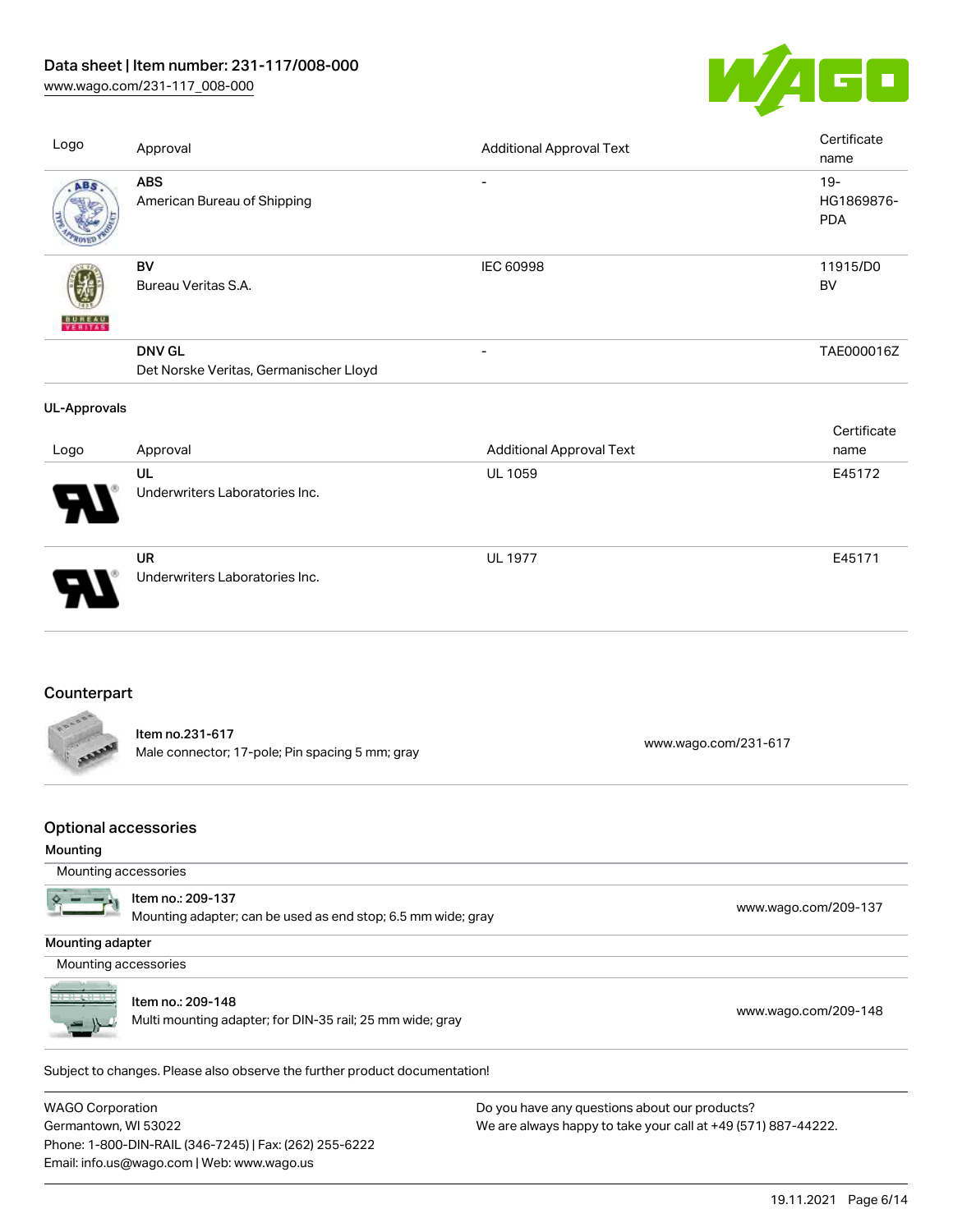

#### Marking accessories

| Marking strip  |                                                                                                                                                                    |                                  |
|----------------|--------------------------------------------------------------------------------------------------------------------------------------------------------------------|----------------------------------|
|                | Item no.: 210-331/500-103                                                                                                                                          | www.wago.com/210-331             |
|                | Marking strips; as a DIN A4 sheet; MARKED; 1-12 (300x); Height of marker strip: 2.3 mm/0.091 in; Strip<br>length 182 mm; Horizontal marking; Self-adhesive; white  | /500-103                         |
|                | Item no.: 210-331/500-104                                                                                                                                          | www.wago.com/210-331             |
|                | Marking strips; as a DIN A4 sheet; MARKED; 13-24 (300x); Height of marker strip: 2.3 mm/0.091 in; Strip<br>length 182 mm; Horizontal marking; Self-adhesive; white | /500-104                         |
|                | Item no.: 210-332/500-202                                                                                                                                          | www.wago.com/210-332             |
|                | Marking strips; as a DIN A4 sheet; MARKED; 1-16 (160x); Height of marker strip: 3 mm; Strip length 182<br>mm; Horizontal marking; Self-adhesive; white             | /500-202                         |
|                | Item no.: 210-332/500-206                                                                                                                                          |                                  |
|                | Marking strips; as a DIN A4 sheet; MARKED; 33-48 (160x); Height of marker strip: 3 mm; Strip length<br>182 mm; Horizontal marking; Self-adhesive; white            | www.wago.com/210-332<br>/500-206 |
|                | Item no.: 210-332/500-205                                                                                                                                          | www.wago.com/210-332             |
|                | Marking strips; as a DIN A4 sheet; MARKED; 1-32 (80x); Height of marker strip: 3 mm; Strip length 182<br>mm; Horizontal marking; Self-adhesive; white              | /500-205                         |
|                | Item no.: 210-332/500-204                                                                                                                                          | www.wago.com/210-332             |
|                | Marking strips; as a DIN A4 sheet; MARKED; 17-32 (160x); Height of marker strip: 3 mm; Strip length<br>182 mm; Horizontal marking; Self-adhesive; white            | /500-204                         |
| <b>Tools</b>   |                                                                                                                                                                    |                                  |
| Operating tool |                                                                                                                                                                    |                                  |
|                | Item no.: 209-130<br>Operating tool; suitable for 264, 280 and 281 Series; 1-way; of insulating material; white                                                    | www.wago.com/209-130             |
|                | Item no.: 209-132                                                                                                                                                  |                                  |
|                | Operating tool; for connecting comb-style jumper bar; 2-way; of insulating material                                                                                | www.wago.com/209-132             |
|                | Item no.: 231-159                                                                                                                                                  |                                  |
|                | Operating tool; natural                                                                                                                                            | www.wago.com/231-159             |
|                | Item no.: 231-231<br>Combination operating tool; red                                                                                                               | www.wago.com/231-231             |
|                |                                                                                                                                                                    |                                  |
|                | Item no.: 231-131<br>Operating tool; made of insulating material; 1-way; loose; white                                                                              | www.wago.com/231-131             |
|                | Item no.: 231-291                                                                                                                                                  |                                  |
|                | Operating tool; made of insulating material; 1-way; loose; red                                                                                                     | www.wago.com/231-291             |
|                | Item no.: 280-432                                                                                                                                                  | www.wago.com/280-432             |
|                | Operating tool; made of insulating material; 2-way; white                                                                                                          |                                  |
|                | Item no.: 280-434                                                                                                                                                  |                                  |
|                | Subject to changes. Please also observe the further product documentation!                                                                                         |                                  |
|                |                                                                                                                                                                    |                                  |

WAGO Corporation Germantown, WI 53022 Phone: 1-800-DIN-RAIL (346-7245) | Fax: (262) 255-6222 Email: info.us@wago.com | Web: www.wago.us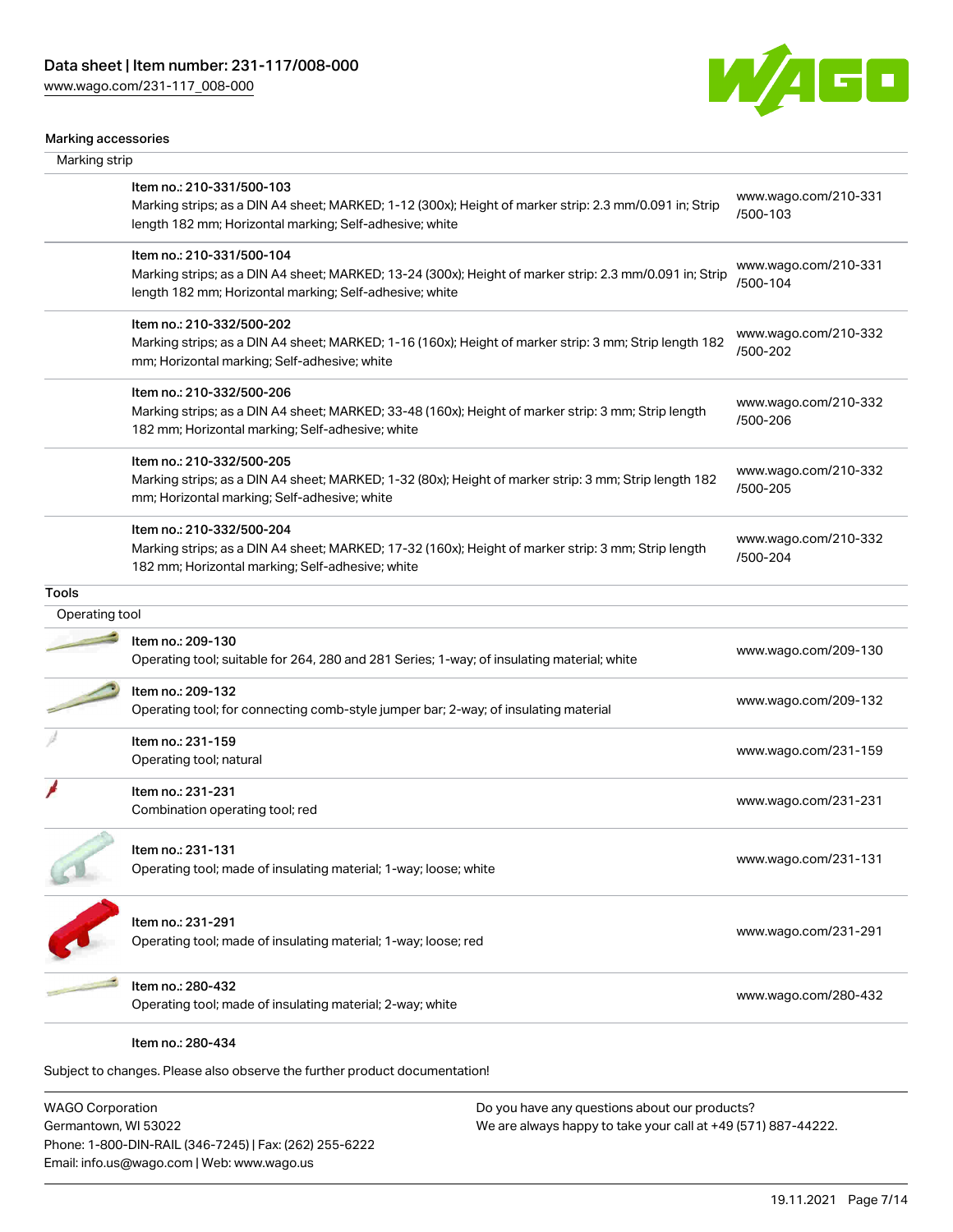Phone: 1-800-DIN-RAIL (346-7245) | Fax: (262) 255-6222

Email: info.us@wago.com | Web: www.wago.us

[www.wago.com/231-117\\_008-000](http://www.wago.com/231-117_008-000)



|                                                 | Operating tool; made of insulating material; 4-way                                                                         |                                                                                                                | www.wago.com/280-434 |
|-------------------------------------------------|----------------------------------------------------------------------------------------------------------------------------|----------------------------------------------------------------------------------------------------------------|----------------------|
|                                                 | Item no.: 280-437<br>Operating tool; made of insulating material; 7-way                                                    |                                                                                                                | www.wago.com/280-437 |
|                                                 | Item no.: 280-440<br>Operating tool; made of insulating material; 10-way                                                   |                                                                                                                | www.wago.com/280-440 |
|                                                 | Item no.: 280-435<br>Operating tool; made of insulating material; 5-way; gray                                              |                                                                                                                | www.wago.com/280-435 |
|                                                 | Item no.: 280-436<br>Operating tool; made of insulating material; 6-way                                                    |                                                                                                                | www.wago.com/280-436 |
|                                                 | Item no.: 280-438<br>Operating tool; made of insulating material; 8-way                                                    |                                                                                                                | www.wago.com/280-438 |
|                                                 | Item no.: 280-433<br>Operating tool; made of insulating material; 3-way                                                    |                                                                                                                | www.wago.com/280-433 |
| Insulations stops<br>Insulation stop            |                                                                                                                            |                                                                                                                |                      |
|                                                 | Item no.: 231-672<br>Insulation stop; 0.75 - 1 mm <sup>2</sup> ; dark gray                                                 |                                                                                                                | www.wago.com/231-672 |
|                                                 | Item no.: 231-670<br>Insulation stop; 0.08-0.2 mm <sup>2</sup> / 0.2 mm <sup>2</sup> "s"; white                            |                                                                                                                | www.wago.com/231-670 |
|                                                 | Item no.: 231-671<br>Insulation stop; 0.25 - 0.5 mm <sup>2</sup> ; light gray                                              |                                                                                                                | www.wago.com/231-671 |
| <b>Testing accessories</b>                      |                                                                                                                            |                                                                                                                |                      |
| Testing accessories                             |                                                                                                                            |                                                                                                                |                      |
|                                                 | Item no.: 210-136<br>Test plug; 2 mm Ø; with 500 mm cable                                                                  |                                                                                                                | www.wago.com/210-136 |
|                                                 | Item no.: 231-661<br>Test plugs for female connectors; for 5 mm and 5.08 mm pin spacing; 2,50 mm <sup>2</sup> ; light gray |                                                                                                                | www.wago.com/231-661 |
| Cover                                           |                                                                                                                            |                                                                                                                |                      |
| Cover                                           |                                                                                                                            |                                                                                                                |                      |
|                                                 | Item no.: 231-668<br>Lockout caps; for covering unused clamping units; gray                                                |                                                                                                                | www.wago.com/231-668 |
|                                                 | Subject to changes. Please also observe the further product documentation!                                                 |                                                                                                                |                      |
| <b>WAGO Corporation</b><br>Germantown, WI 53022 |                                                                                                                            | Do you have any questions about our products?<br>We are always happy to take your call at +49 (571) 887-44222. |                      |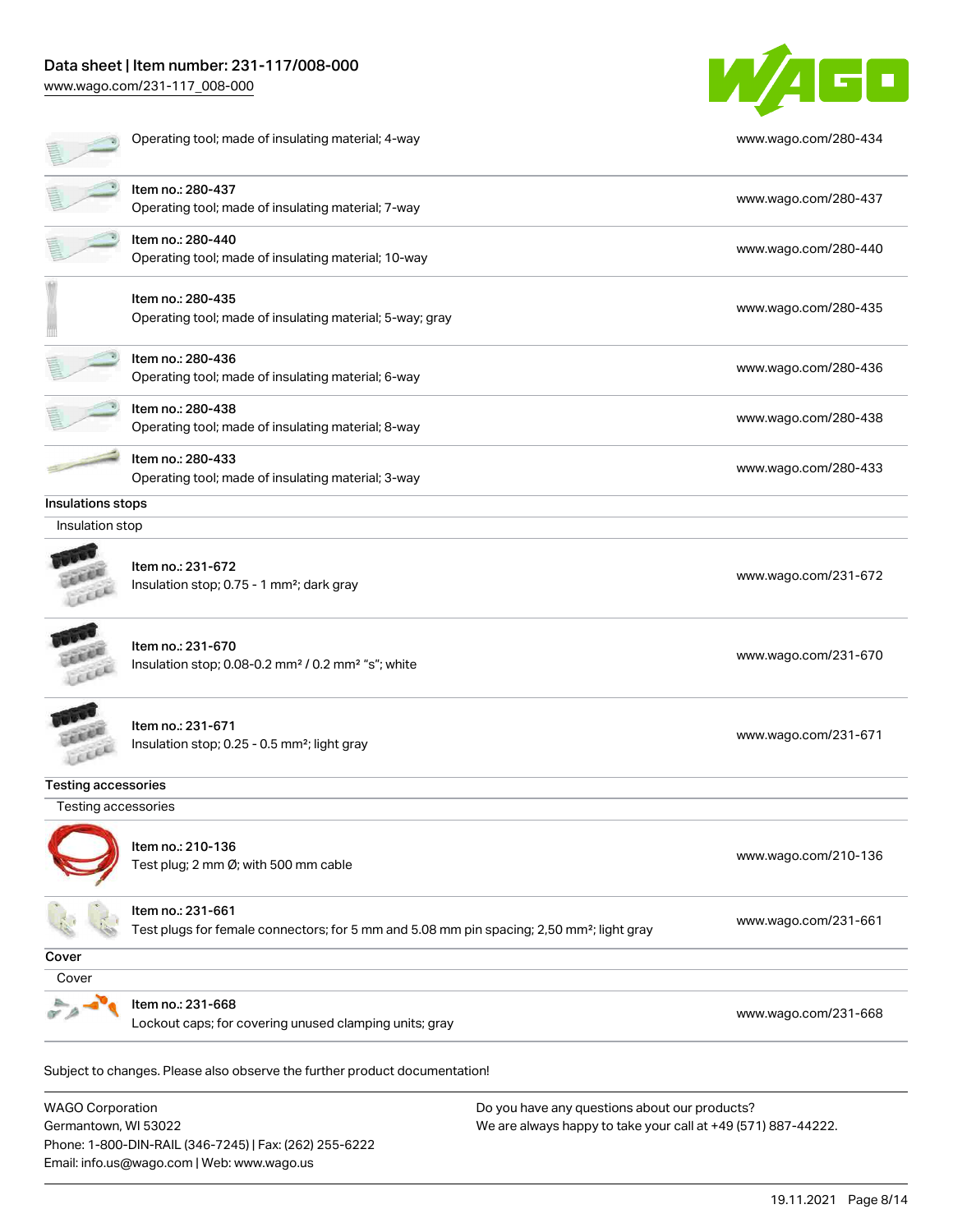[www.wago.com/231-117\\_008-000](http://www.wago.com/231-117_008-000)



#### Ferrules

| Ferrule |                                                                                                                                                                                    |                      |
|---------|------------------------------------------------------------------------------------------------------------------------------------------------------------------------------------|----------------------|
|         | Item no.: 216-101<br>Ferrule; Sleeve for 0.5 mm <sup>2</sup> / AWG 22; uninsulated; electro-tin plated; silver-colored                                                             | www.wago.com/216-101 |
|         | Item no.: 216-104<br>Ferrule; Sleeve for 1.5 mm <sup>2</sup> / AWG 16; uninsulated; electro-tin plated; silver-colored                                                             | www.wago.com/216-104 |
|         | Item no.: 216-106<br>Ferrule; Sleeve for 2.5 mm <sup>2</sup> / AWG 14; uninsulated; electro-tin plated; silver-colored                                                             | www.wago.com/216-106 |
|         | Item no.: 216-102<br>Ferrule; Sleeve for 0.75 mm <sup>2</sup> / AWG 20; uninsulated; electro-tin plated; silver-colored                                                            | www.wago.com/216-102 |
|         | Item no.: 216-103<br>Ferrule; Sleeve for 1 mm <sup>2</sup> / AWG 18; uninsulated; electro-tin plated                                                                               | www.wago.com/216-103 |
|         | Item no.: 216-123<br>Ferrule; Sleeve for 1 mm <sup>2</sup> / AWG 18; uninsulated; electro-tin plated; silver-colored                                                               | www.wago.com/216-123 |
|         | Item no.: 216-122<br>Ferrule; Sleeve for 0.75 mm <sup>2</sup> / AWG 20; uninsulated; electro-tin plated; silver-colored                                                            | www.wago.com/216-122 |
| I.      | Item no.: 216-124<br>Ferrule; Sleeve for 1.5 mm <sup>2</sup> / AWG 16; uninsulated; electro-tin plated                                                                             | www.wago.com/216-124 |
|         | Item no.: 216-142<br>Ferrule; Sleeve for 0.75 mm <sup>2</sup> / 18 AWG; uninsulated; electro-tin plated; electrolytic copper; gastight<br>crimped; acc. to DIN 46228, Part 1/08.92 | www.wago.com/216-142 |
|         | Item no.: 216-132<br>Ferrule; Sleeve for 0.34 mm <sup>2</sup> / AWG 24; uninsulated; electro-tin plated                                                                            | www.wago.com/216-132 |
| ı       | Item no.: 216-121<br>Ferrule; Sleeve for 0.5 mm <sup>2</sup> / AWG 22; uninsulated; electro-tin plated; silver-colored                                                             | www.wago.com/216-121 |
|         | Item no.: 216-143<br>Ferrule; Sleeve for 1 mm <sup>2</sup> / AWG 18; uninsulated; electro-tin plated; electrolytic copper; gastight<br>crimped; acc. to DIN 46228, Part 1/08.92    | www.wago.com/216-143 |
|         | Item no.: 216-131<br>Ferrule; Sleeve for 0.25 mm <sup>2</sup> / AWG 24; uninsulated; electro-tin plated; silver-colored                                                            | www.wago.com/216-131 |
|         | Item no.: 216-141<br>Ferrule; Sleeve for 0.5 mm <sup>2</sup> / 20 AWG; uninsulated; electro-tin plated; electrolytic copper; gastight<br>crimped; acc. to DIN 46228, Part 1/08.92  | www.wago.com/216-141 |
|         | Item no.: 216-152<br>Ferrule; Sleeve for 0.34 mm <sup>2</sup> / AWG 24; uninsulated; electro-tin plated                                                                            | www.wago.com/216-152 |
|         | Item no.: 216-203<br>Ferrule; Sleeve for 1 mm <sup>2</sup> / AWG 18; insulated; electro-tin plated; red                                                                            | www.wago.com/216-203 |
|         | Item no.: 216-202<br>Ferrule; Sleeve for 0.75 mm <sup>2</sup> / 18 AWG; insulated; electro-tin plated; gray                                                                        | www.wago.com/216-202 |
|         | Subject to changes. Please also observe the further product documentation!                                                                                                         |                      |
|         |                                                                                                                                                                                    |                      |

WAGO Corporation Germantown, WI 53022 Phone: 1-800-DIN-RAIL (346-7245) | Fax: (262) 255-6222 Email: info.us@wago.com | Web: www.wago.us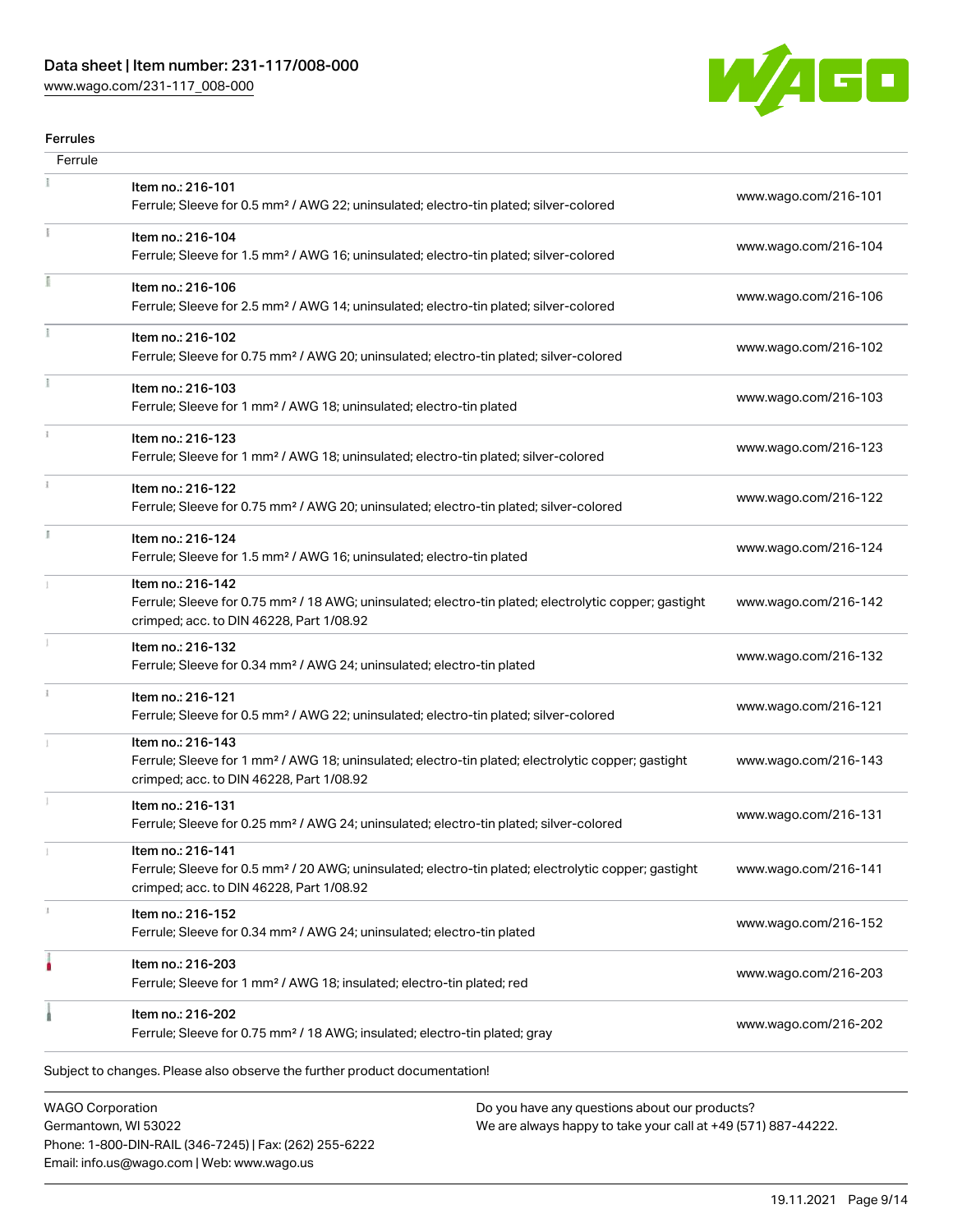[www.wago.com/231-117\\_008-000](http://www.wago.com/231-117_008-000)



|                         | Item no.: 216-151<br>Ferrule; Sleeve for 0.25 mm <sup>2</sup> / AWG 24; uninsulated; electro-tin plated                                                                                                 | www.wago.com/216-151 |
|-------------------------|---------------------------------------------------------------------------------------------------------------------------------------------------------------------------------------------------------|----------------------|
| Ă                       | Item no.: 216-204<br>Ferrule; Sleeve for 1.5 mm <sup>2</sup> / AWG 16; insulated; electro-tin plated; black                                                                                             | www.wago.com/216-204 |
|                         | Item no.: 216-144<br>Ferrule; Sleeve for 1.5 mm <sup>2</sup> / AWG 16; uninsulated; electro-tin plated; electrolytic copper; gastight<br>crimped; acc. to DIN 46228, Part 1/08.92; silver-colored       | www.wago.com/216-144 |
|                         | Item no.: 216-201<br>Ferrule; Sleeve for 0.5 mm <sup>2</sup> / 20 AWG; insulated; electro-tin plated; white                                                                                             | www.wago.com/216-201 |
|                         | Item no.: 216-223<br>Ferrule; Sleeve for 1 mm <sup>2</sup> / AWG 18; insulated; electro-tin plated; red                                                                                                 | www.wago.com/216-223 |
|                         | Item no.: 216-241<br>Ferrule; Sleeve for 0.5 mm <sup>2</sup> / 20 AWG; insulated; electro-tin plated; electrolytic copper; gastight<br>crimped; acc. to DIN 46228, Part 4/09.90; white                  | www.wago.com/216-241 |
|                         | Item no.: 216-242<br>Ferrule; Sleeve for 0.75 mm <sup>2</sup> / 18 AWG; insulated; electro-tin plated; electrolytic copper; gastight<br>crimped; acc. to DIN 46228, Part 4/09.90; gray                  | www.wago.com/216-242 |
|                         | Item no.: 216-222<br>Ferrule; Sleeve for 0.75 mm <sup>2</sup> / 18 AWG; insulated; electro-tin plated; gray                                                                                             | www.wago.com/216-222 |
|                         | Item no.: 216-221<br>Ferrule; Sleeve for 0.5 mm <sup>2</sup> / 20 AWG; insulated; electro-tin plated; white                                                                                             | www.wago.com/216-221 |
| 1                       | Item no.: 216-224<br>Ferrule; Sleeve for 1.5 mm <sup>2</sup> / AWG 16; insulated; electro-tin plated; black                                                                                             | www.wago.com/216-224 |
|                         | Item no.: 216-243<br>Ferrule; Sleeve for 1 mm <sup>2</sup> / AWG 18; insulated; electro-tin plated; electrolytic copper; gastight crimped; www.wago.com/216-243<br>acc. to DIN 46228, Part 4/09.90; red |                      |
| 1                       | Item no.: 216-244<br>Ferrule; Sleeve for 1.5 mm <sup>2</sup> / AWG 16; insulated; electro-tin plated; electrolytic copper; gastight<br>crimped; acc. to DIN 46228, Part 4/09.90; black                  | www.wago.com/216-244 |
|                         | Item no.: 216-263<br>Ferrule; Sleeve for 1 mm <sup>2</sup> / AWG 18; insulated; electro-tin plated; electrolytic copper; gastight crimped; www.wago.com/216-263<br>acc. to DIN 46228, Part 4/09.90; red |                      |
| 1                       | Item no.: 216-264<br>Ferrule; Sleeve for 1.5 mm <sup>2</sup> / AWG 16; insulated; electro-tin plated; electrolytic copper; gastight<br>crimped; acc. to DIN 46228, Part 4/09.90; black                  | www.wago.com/216-264 |
| 1                       | Item no.: 216-284<br>Ferrule; Sleeve for 1.5 mm <sup>2</sup> / AWG 16; insulated; electro-tin plated; electrolytic copper; gastight<br>crimped; acc. to DIN 46228, Part 4/09.90; black                  | www.wago.com/216-284 |
|                         | Item no.: 216-262<br>Ferrule; Sleeve for 0.75 mm <sup>2</sup> / 18 AWG; insulated; electro-tin plated; electrolytic copper; gastight<br>crimped; acc. to DIN 46228, Part 4/09.90; gray                  | www.wago.com/216-262 |
|                         | Item no.: 216-301<br>Ferrule; Sleeve for 0.25 mm <sup>2</sup> / AWG 24; insulated; electro-tin plated; yellow                                                                                           | www.wago.com/216-301 |
|                         | Subject to changes. Please also observe the further product documentation!                                                                                                                              |                      |
| <b>WAGO Corporation</b> | Do you have any questions about our products?                                                                                                                                                           |                      |

WAGO Corporation Germantown, WI 53022 Phone: 1-800-DIN-RAIL (346-7245) | Fax: (262) 255-6222 Email: info.us@wago.com | Web: www.wago.us

have any questions about o<mark>l</mark> We are always happy to take your call at +49 (571) 887-44222.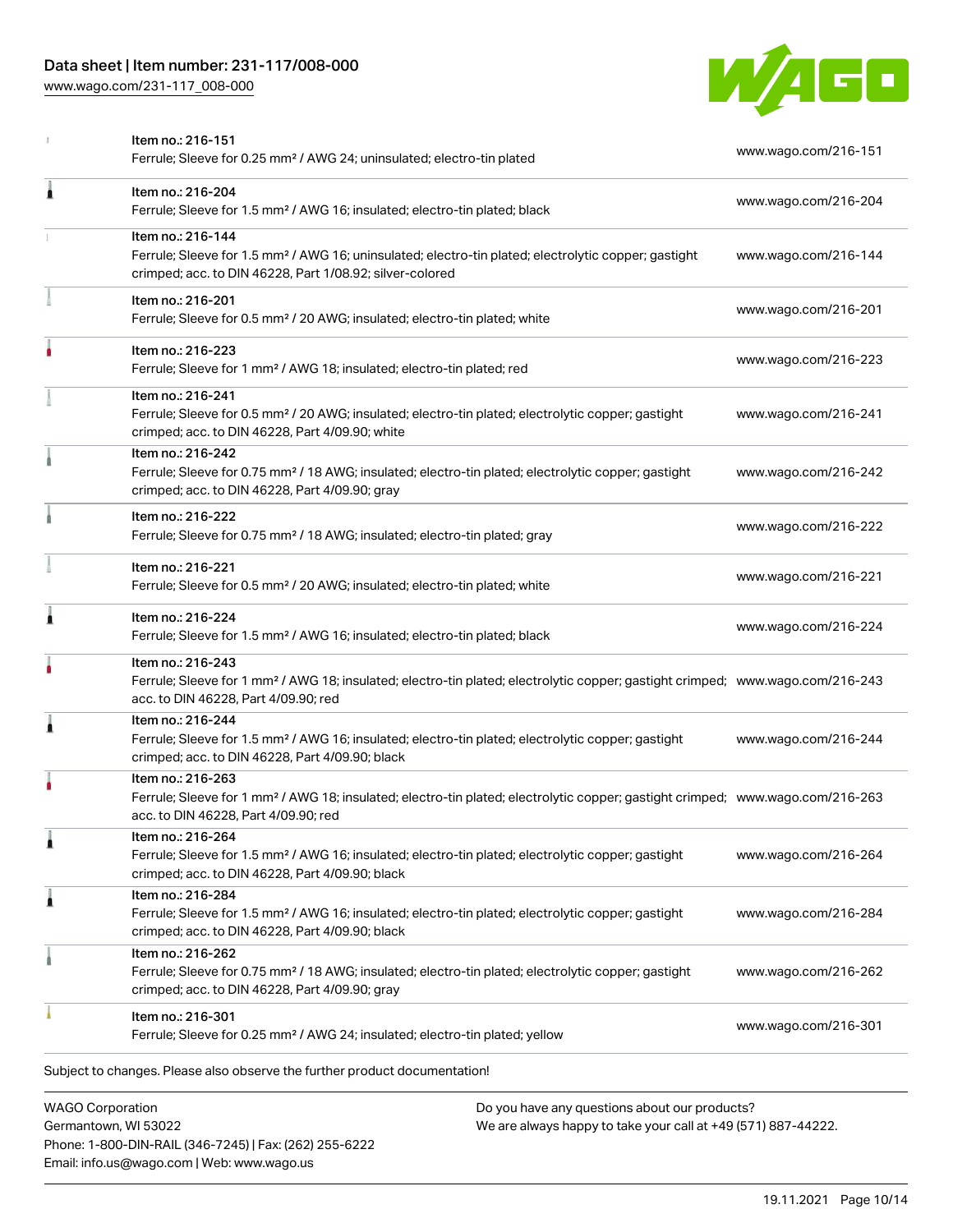[www.wago.com/231-117\\_008-000](http://www.wago.com/231-117_008-000)



|         | Item no.: 216-321<br>Ferrule; Sleeve for 0.25 mm <sup>2</sup> / AWG 24; insulated; electro-tin plated; yellow | www.wago.com/216-321 |
|---------|---------------------------------------------------------------------------------------------------------------|----------------------|
|         | Item no.: 216-322<br>Ferrule; Sleeve for 0.34 mm <sup>2</sup> / 22 AWG; insulated; electro-tin plated; green  | www.wago.com/216-322 |
|         | Item no.: 216-302<br>Ferrule; Sleeve for 0.34 mm <sup>2</sup> / 22 AWG; insulated; electro-tin plated; green  | www.wago.com/216-302 |
| Jumpers |                                                                                                               |                      |
| Jumper  |                                                                                                               |                      |
|         | Item no.: 231-905<br>Jumper; for conductor entry; 5-way; insulated; gray                                      | www.wago.com/231-905 |
|         | Item no.: 231-903<br>Jumper; for conductor entry; 3-way; insulated; gray                                      | www.wago.com/231-903 |
|         | Item no.: 231-907<br>Jumper; for conductor entry; 7-way; insulated; gray                                      | www.wago.com/231-907 |
|         | Item no.: 231-910<br>Jumper; for conductor entry; 10-way; insulated; gray                                     | www.wago.com/231-910 |
|         | Item no.: 231-902<br>Jumper; for conductor entry; 2-way; insulated; gray                                      | www.wago.com/231-902 |

## Downloads **Documentation**

| <b>Additional Information</b>     |            |               |          |
|-----------------------------------|------------|---------------|----------|
| Technical explanations            | 2019 Apr 3 | pdf<br>2.0 MB | Download |
|                                   |            |               |          |
| <b>CAD files</b>                  |            |               |          |
| CAD data                          |            |               |          |
| 2D/3D Models 231-117/008-000      |            | <b>URL</b>    | Download |
| CAE data                          |            |               |          |
| EPLAN Data Portal 231-117/008-000 |            | <b>URL</b>    | Download |
| ZUKEN Portal 231-117/008-000      |            | <b>URL</b>    | Download |
| EPLAN Data Portal 231-117/008-000 |            | <b>URL</b>    | Download |
|                                   |            |               |          |

Subject to changes. Please also observe the further product documentation!

WAGO Corporation Germantown, WI 53022 Phone: 1-800-DIN-RAIL (346-7245) | Fax: (262) 255-6222 Email: info.us@wago.com | Web: www.wago.us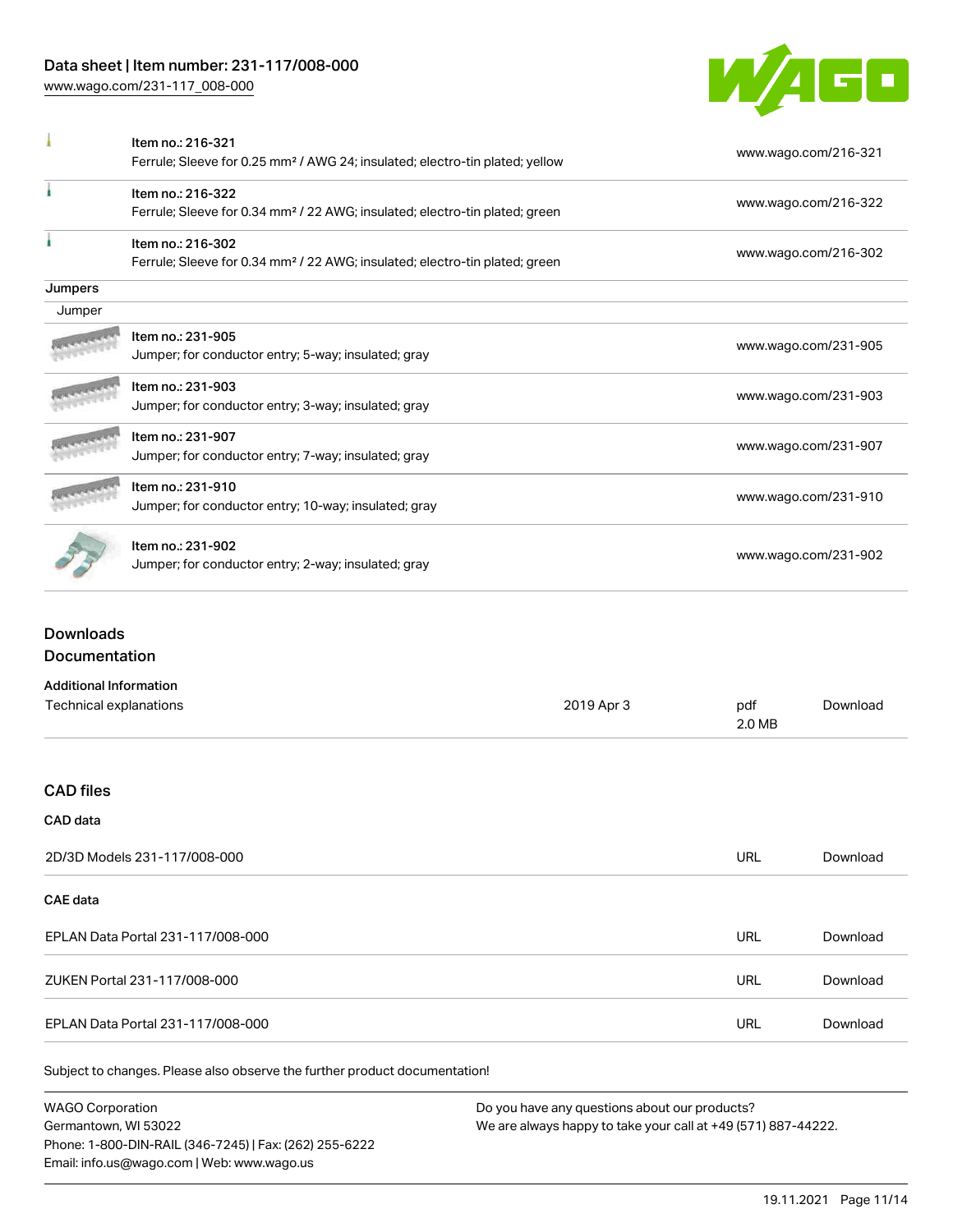

#### Environmental Product Compliance

Compliance Search

Environmental Product Compliance 231-117/008-000 1-conductor female connector; CAGE CLAMP®; 2.5 mm²; Pin spacing 5 mm; 17-pole; Snap-in mounting feet; 2,50 mm²; gray

#### URL [Download](https://www.wago.com/global/d/ComplianceLinkMediaContainer_231-117_008-000)

#### Installation Notes



Inserting a conductor via 3.5 mm screwdriver – CAGE CLAMP® actuation parallel to conductor entry.



Inserting a conductor via 3.5 mm screwdriver – CAGE CLAMP® actuation perpendicular to conductor entry.



Inserting a conductor into CAGE CLAMP® unit via operating lever (231-291).



Inserting a conductor via operating tool.

Subject to changes. Please also observe the further product documentation!

WAGO Corporation Germantown, WI 53022 Phone: 1-800-DIN-RAIL (346-7245) | Fax: (262) 255-6222 Email: info.us@wago.com | Web: www.wago.us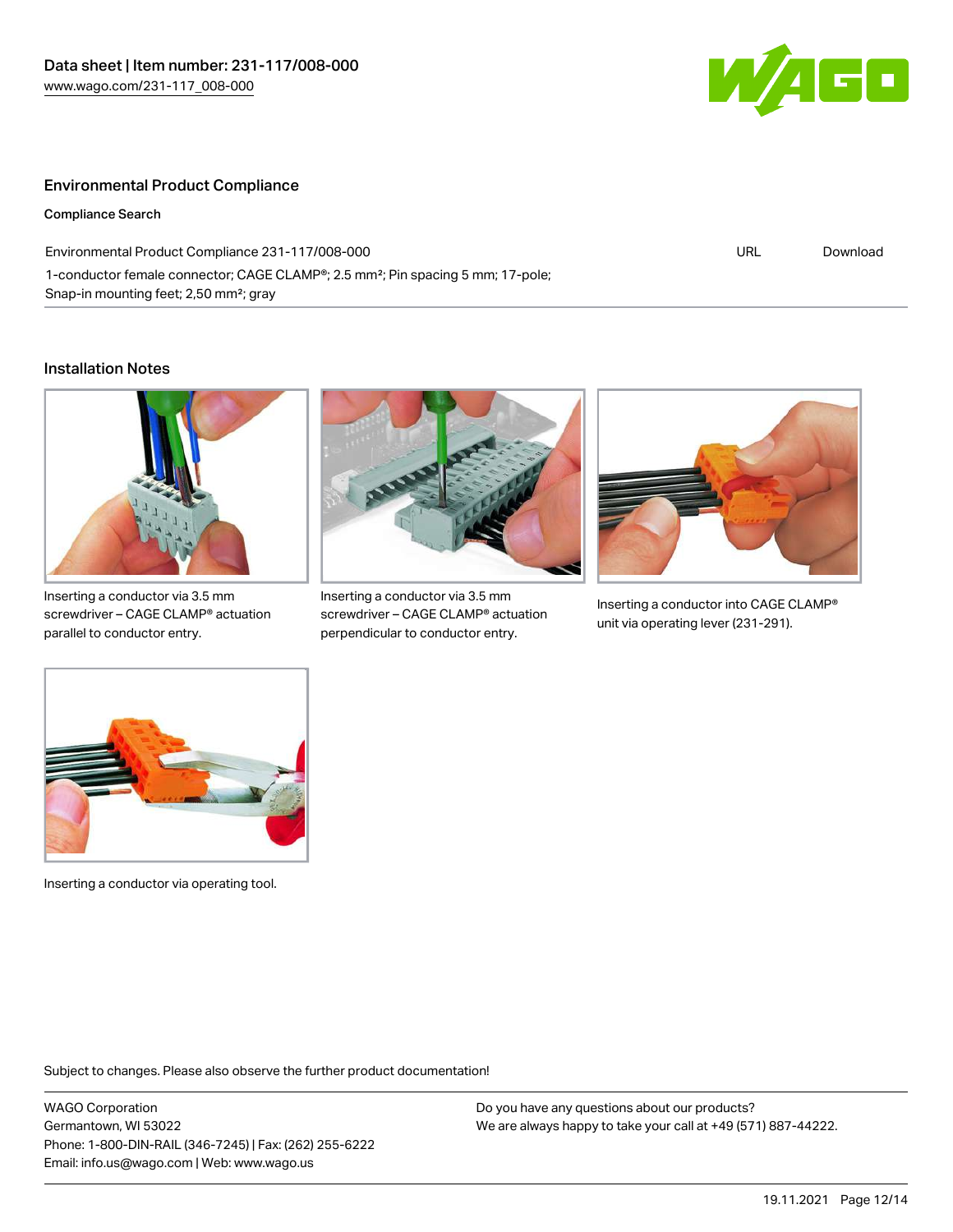



Coding a female connector by removing coding finger(s).



Testing – female connector with CAGE CLAMP®

Integrated test ports for testing perpendicular to conductor entry via 2 or 2.3 mm Ø test plug

#### Installation



Male connector with strain relief plate



Strain relief housing shown with a male connector equipped with CAGE CLAMP®

Subject to changes. Please also observe the further product documentation!

WAGO Corporation Germantown, WI 53022 Phone: 1-800-DIN-RAIL (346-7245) | Fax: (262) 255-6222 Email: info.us@wago.com | Web: www.wago.us